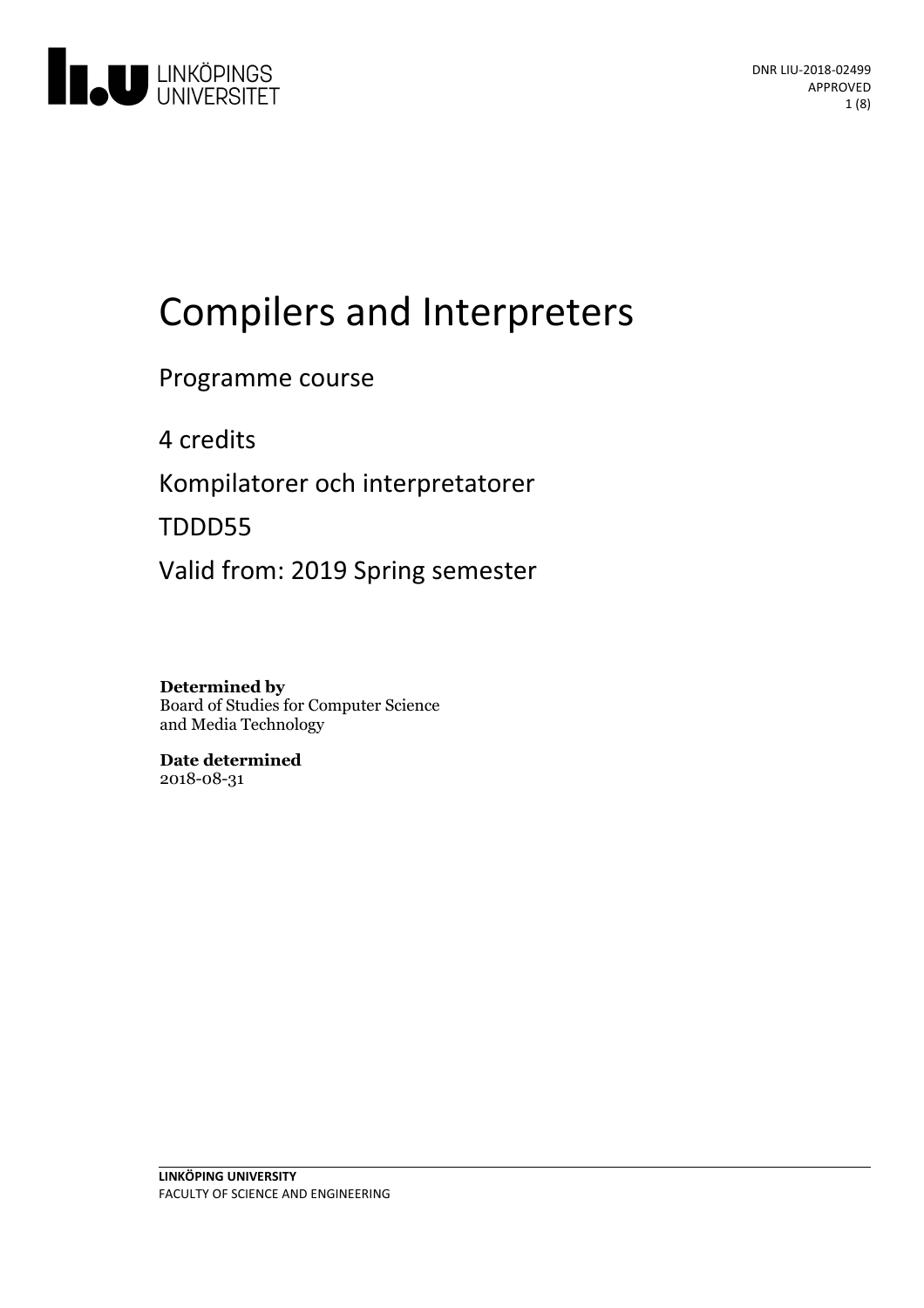# Main field of study

Information Technology, Computer Science and Engineering

### Course level

First cycle

### Advancement level

 $G<sub>2</sub>X$ 

# Course offered for

- Computer Engineering, B Sc in Engineering
- Programming, Bachelor's Programme
- Computer Science and Engineering, M Sc in Engineering
- $\bullet$  Information Technology, M Sc in Engineering

# Specific information

Overlapping course contents: TDDB44

### Entry requirements

Note: Admission requirements for non-programme students usually also include admission requirements for the programme and threshold requirements for progression within the programme, or corresponding.

# Prerequisites

Participants are expected to have knowledge of: a procedural programming language such as Pascal, internal data structures such as arrays and lists, and theory and implementation of abstract data types.

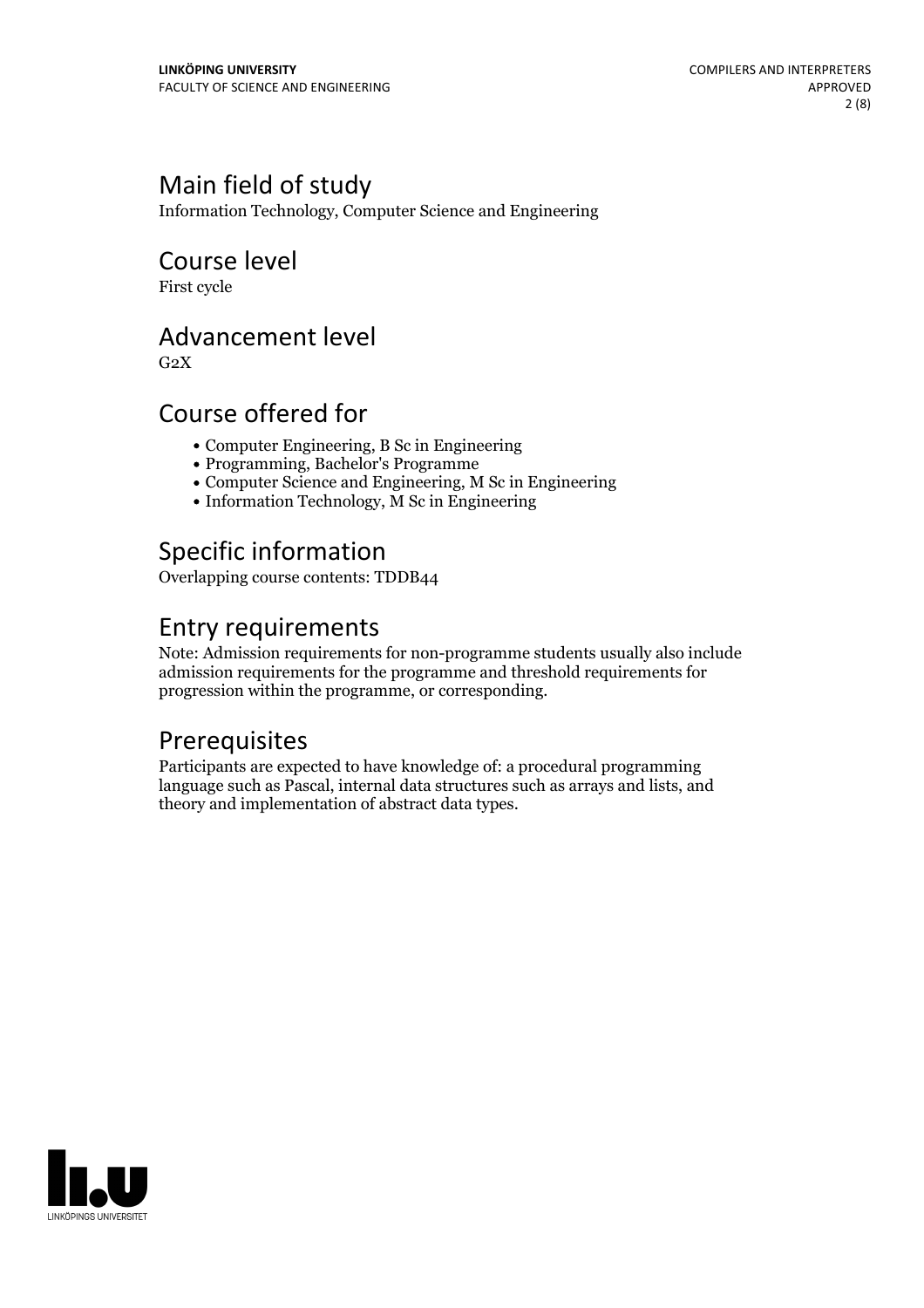# Intended learning outcomes

The aim of this course is to give a basic introduction to the theoretical and practical issues underlying the design and implementation of compilers. After the completion of the course you should be able to:

- explain and apply fundamental principles and techniques of compiler design
- explain and use methods for lexical analysis, top-down and bottom-up parsing
- explain and use methods for basic semantic analysis and syntax-directed translation
- construct and implement a top-down parser for a given context-free
- grammar,<br>• use a generator to build a lexical analyzer, apply a parser generator, and
- implement simple intermediate code generation from abstract syntax trees

### Course content

Different types of translators such as compilers and preprocessors. Grammars and formal languages. Lexical and syntax analysis. Intermediate code generation. The course also gives a brief introduction to: Memory management and run-time organization. Code generation and code optimization. Basic usage of compiler construction tools. Criteria for language design. The labs contain exercises in hand-implementation and usage of tools for construction of smaller parts of a compiler, such as lexer, parser, generation of intermediate code.

# Teaching and working methods

The theory is presented during the lectures. The laboratory assignments consists of building compiler components such as syntactical and lexical analysers.

# Examination

| TEN1                                              | Written examination  | 2 credits | U, 3, 4, 5 |
|---------------------------------------------------|----------------------|-----------|------------|
|                                                   | LAB1 Laboratory work | 2 credits | U.G        |
| והרווימר מיוחד והור וברווי היה והיו להיו היה והיה |                      |           |            |

The questions in the written exam check how well the student has fulfilled the learning goals of the course. For passing the exam, deficits in fulfilling certain partial goals can be balanced by a better fulfilling of other partial goals.

# Grades

Four-grade scale, LiU, U, 3, 4, 5

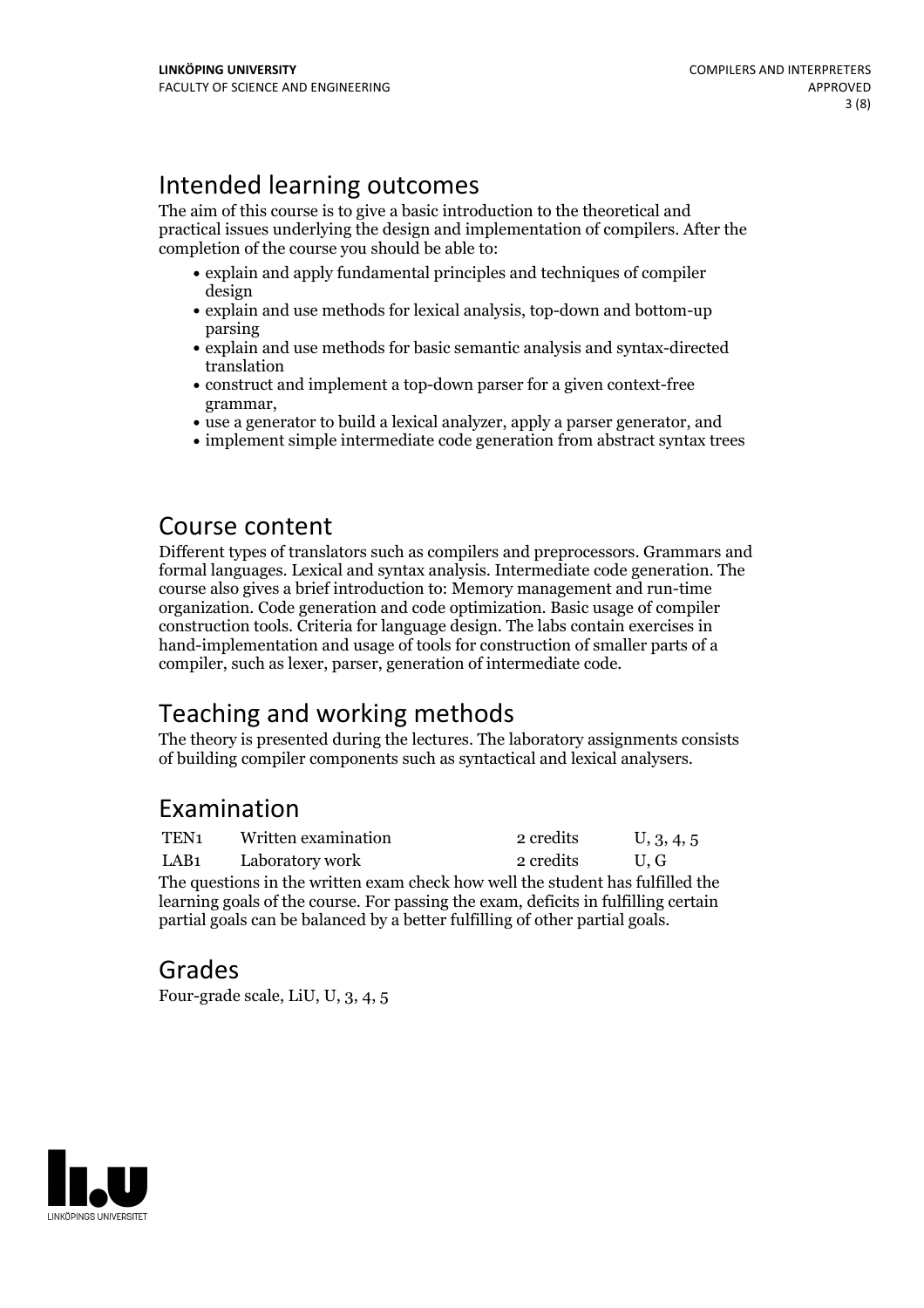# Course literature

Aho, Lam, Sethi, Ullman: Compilers Principles, techniques, and tools, Second edition, Addison-Wesley, 2006.

Department Institutionen för datavetenskap

# Director of Studies or equivalent

Ola Leifler

# Examiner

Martin Sjölund

# Course website and other links

<https://www.ida.liu.se/~TDDD55/>

### Education components

Preliminary scheduled hours: 32 h Recommended self-study hours: 75 h

# Course literature

#### **Books**

Aho, Lam, Sethi, Ullman, (2006) *Compilers - Principles, techniques, and tools* Second edition Addison-Wesley

#### **Compendia**

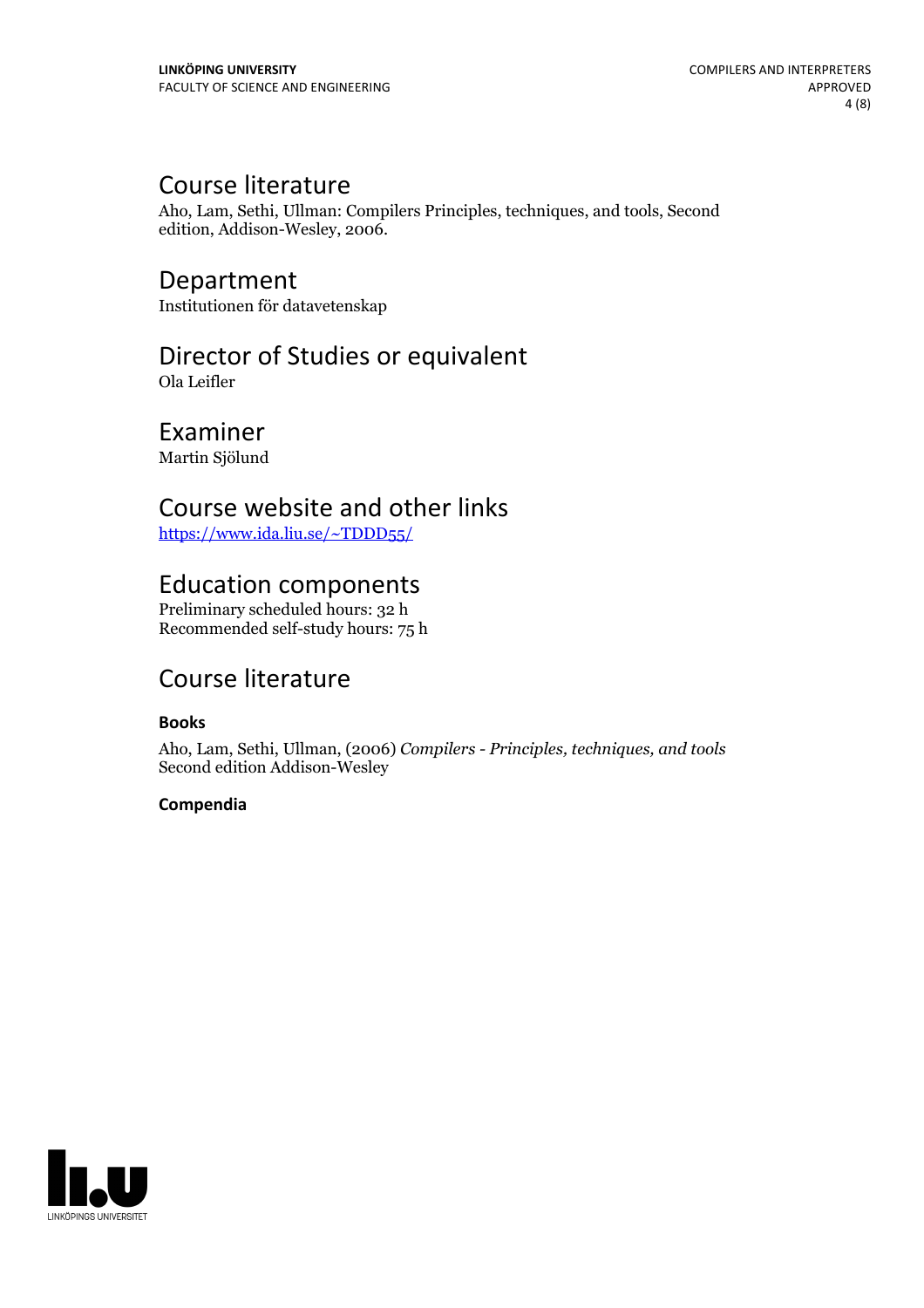# **Common rules**

#### **Course syllabus**

A syllabus has been established for each course. The syllabus specifies the aim and contents of the course, and the prior knowledge that a student must have in order to be able to benefit from the course.

#### **Timetabling**

Courses are timetabled after a decision has been made for this course concerning its assignment to a timetable module. A central timetable is not drawn up for courses with fewer than five participants. Most project courses do not have a central timetable.

#### **Interrupting a course**

The vice-chancellor's decision concerning regulations for registration, deregistration and reporting results (Dnr LiU-2015-01241) states that interruptions in study are to be recorded in Ladok. Thus, all students who do not participate in a course for which they have registered must record the interruption, such that the registration on the course can be removed. Deregistration from <sup>a</sup> course is carried outusing <sup>a</sup> web-based form: www.lith.liu.se/for-studenter/kurskomplettering?l=sv.

#### **Cancelled courses**

Courses with few participants (fewer than 10) may be cancelled or organised in a manner that differs from that stated in the course syllabus. The board of studies is to deliberate and decide whether a course is to be cancelled orchanged from the course syllabus.

#### **Regulations relatingto examinations and examiners**

Details are given in a decision in the university's rule book: http://styrdokument.liu.se/Regelsamling/VisaBeslut/622678.

#### **Forms of examination**

#### **Examination**

Written and oral examinations are held at least three times a year: once immediately after the end of the course, once in August, and once (usually) in one of the re-examination periods. Examinations held at other times are to follow a decision of the board of studies.

Principles for examination scheduling for courses that follow the study periods:

courses given in VT1 are examined for the first time in March, with re-

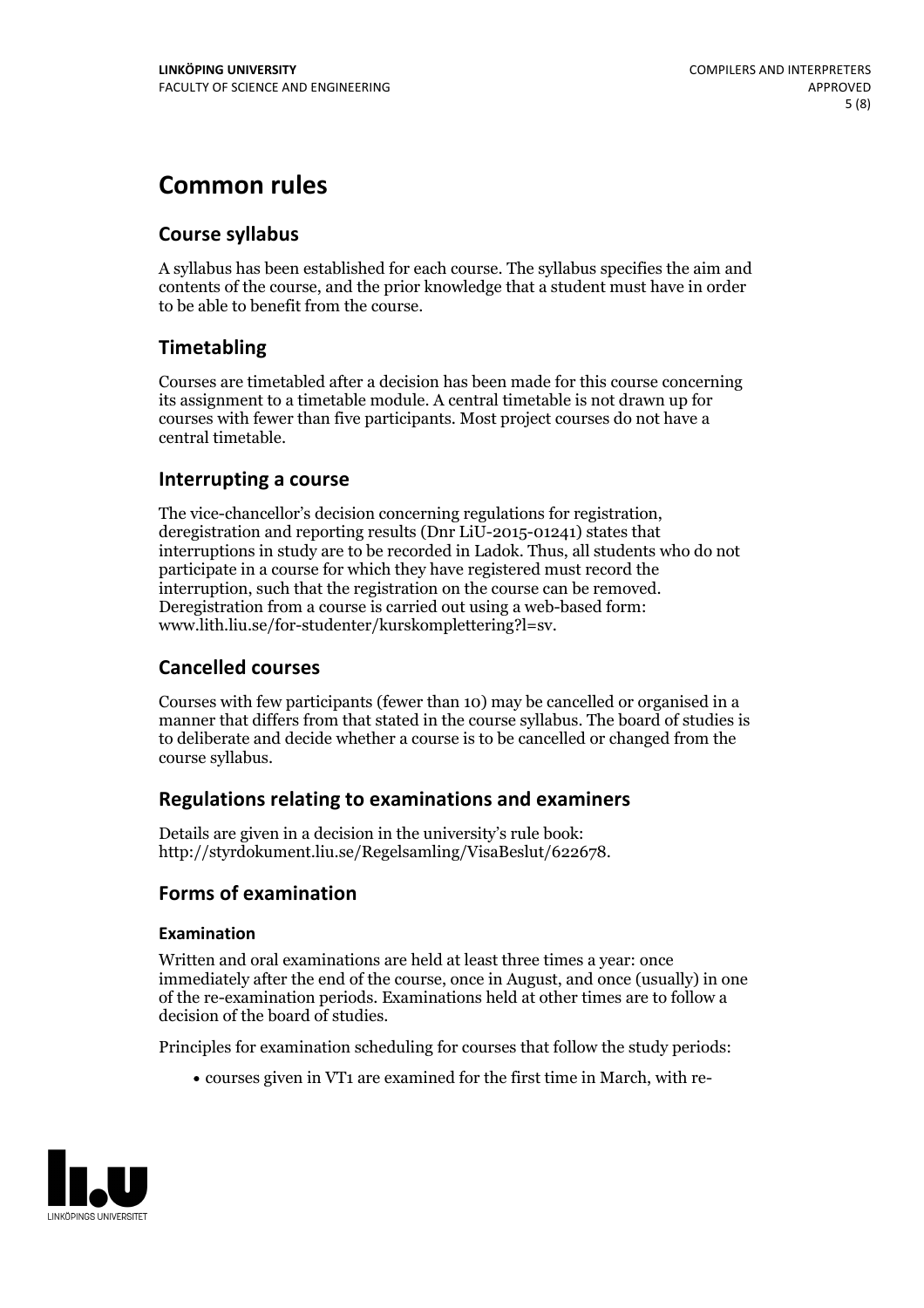examination in June and August

- courses given in VT2 are examined for the first time in May, with re-examination in August and October
- courses given in HT1 are examined for the first time in October, with re-examination in January and August
- courses given in HT2 are examined for the first time in January, with re-examination at Easter and in August.

The examination schedule is based on the structure of timetable modules, but there may be deviations from this, mainly in the case of courses that are studied and examined for several programmes and in lower grades (i.e. 1 and 2).

- Examinations for courses that the board of studies has decided are to be held in alternate years are held only three times during the year in which
- the course is given.<br>• Examinations for courses that are cancelled or rescheduled such that they are not given in one or several years are held three times during the year that immediately follows the course, with examination scheduling that corresponds to the scheduling that was in force before the course was cancelled or rescheduled.<br>• If teaching is no longer given for a course, three examination occurrences
- are held during the immediately subsequent year, while examinations are at the same time held for any replacement course that is given, or alternatively in association with other re-examination opportunities. Furthermore, an examination is held on one further occasion during the next subsequent year, unless the board of studies determines otherwise.<br>• If a course is given during several periods of the year (for programmes, or
- on different occasions for different programmes) the board orboards of studies determine together the scheduling and frequency of re-examination occasions.

#### **Registration for examination**

In order to take an examination, a student must register in advance at the Student Portal during the registration period, which opens 30 days before the date of the examination and closes 10 days before it. Candidates are informed of the location of the examination by email, four days in advance. Students who have not registered for an examination run the risk of being refused admittance to the examination, if space is not available.

Symbols used in the examination registration system:

- \*\* denotes that the examination is being given for the penultimate time.
- \* denotes that the examination is being given for the last time.

#### **Code of conduct for students during examinations**

Details are given in a decision in the university's rule book: http://styrdokument.liu.se/Regelsamling/VisaBeslut/622682.

#### **Retakes for higher grade**

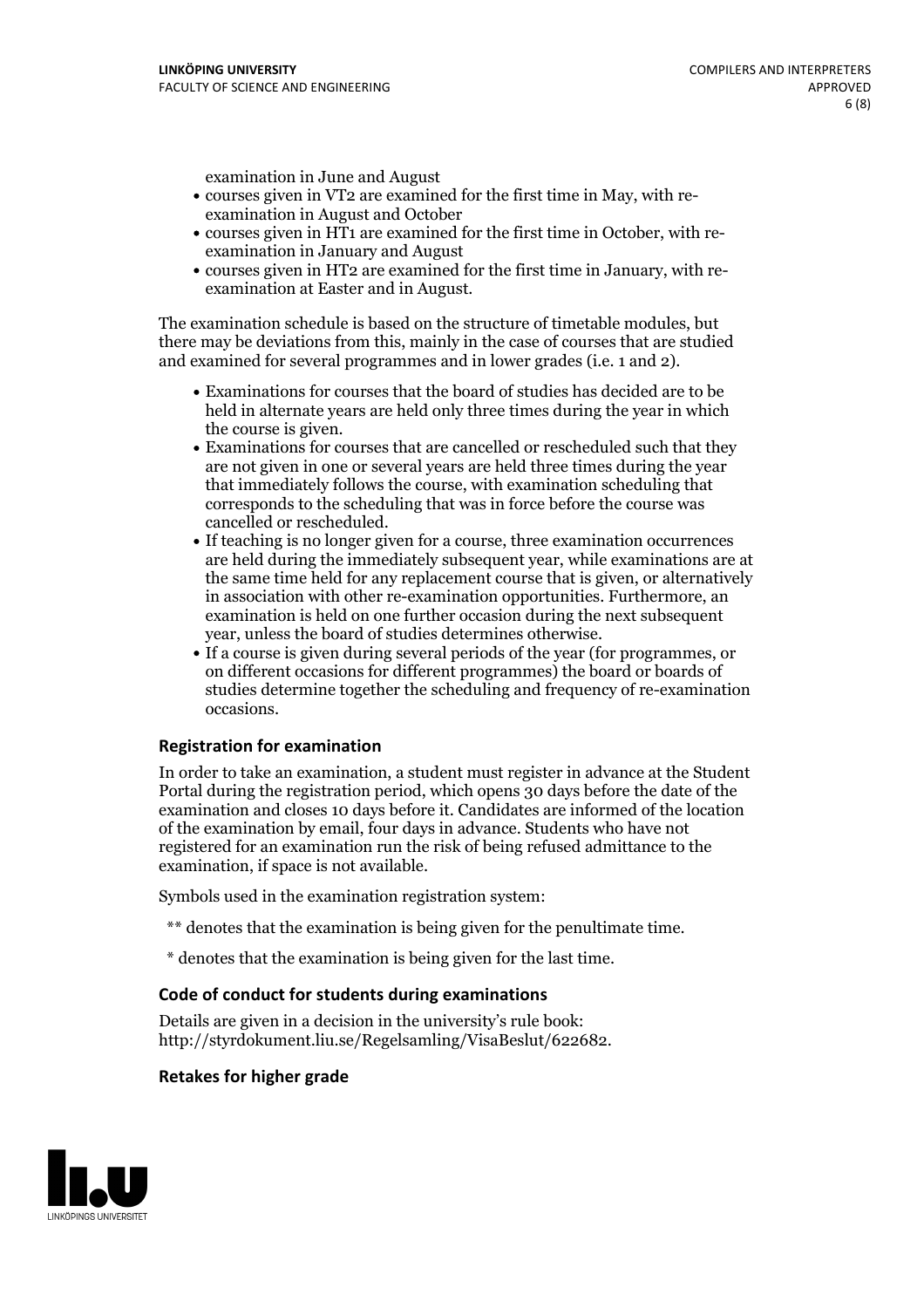Students at the Institute of Technology at LiU have the right to retake written examinations and computer-based examinations in an attempt to achieve a higher grade. This is valid for all examination components with code "TEN" and "DAT". The same right may not be exercised for other examination components, unless otherwise specified in the course syllabus.

#### **Retakes of other forms of examination**

Regulations concerning retakes of other forms of examination than written examinations and computer-based examinations are given in the LiU regulations for examinations and examiners, http://styrdokument.liu.se/Regelsamling/VisaBeslut/622678.

#### **Plagiarism**

For examinations that involve the writing of reports, in cases in which it can be assumed that the student has had access to other sources (such as during project work, writing essays, etc.), the material submitted must be prepared in accordance with principles for acceptable practice when referring to sources (references or quotations for which the source is specified) when the text, images, ideas, data, etc. of other people are used. It is also to be made clear whether the author has reused his or her own text, images, ideas, data, etc. from previous examinations.

A failure to specify such sources may be regarded as attempted deception during examination.

#### **Attempts to cheat**

In the event of <sup>a</sup> suspected attempt by <sup>a</sup> student to cheat during an examination, or when study performance is to be assessed as specified in Chapter <sup>10</sup> of the Higher Education Ordinance, the examiner is to report this to the disciplinary board of the university. Possible consequences for the student are suspension from study and a formal warning. More information is available at https://www.student.liu.se/studenttjanster/lagar-regler-rattigheter?l=sv.

#### **Grades**

The grades that are preferably to be used are Fail (U), Pass (3), Pass not without distinction  $(4)$  and Pass with distinction  $(5)$ . Courses under the auspices of the faculty board of the Faculty of Science and Engineering (Institute of Technology) are to be given special attention in this regard.

- 1. Grades U, 3, 4, 5 are to be awarded for courses that have written
- examinations. 2. Grades Fail (U) and Pass (G) may be awarded for courses with <sup>a</sup> large degree of practical components such as laboratory work, project work and group work.

#### **Examination components**

- 
- 1. Grades U, 3, 4, <sup>5</sup> are to be awarded for written examinations (TEN). 2. Grades Fail (U) and Pass (G) are to be used for undergraduate projects and other independent work.